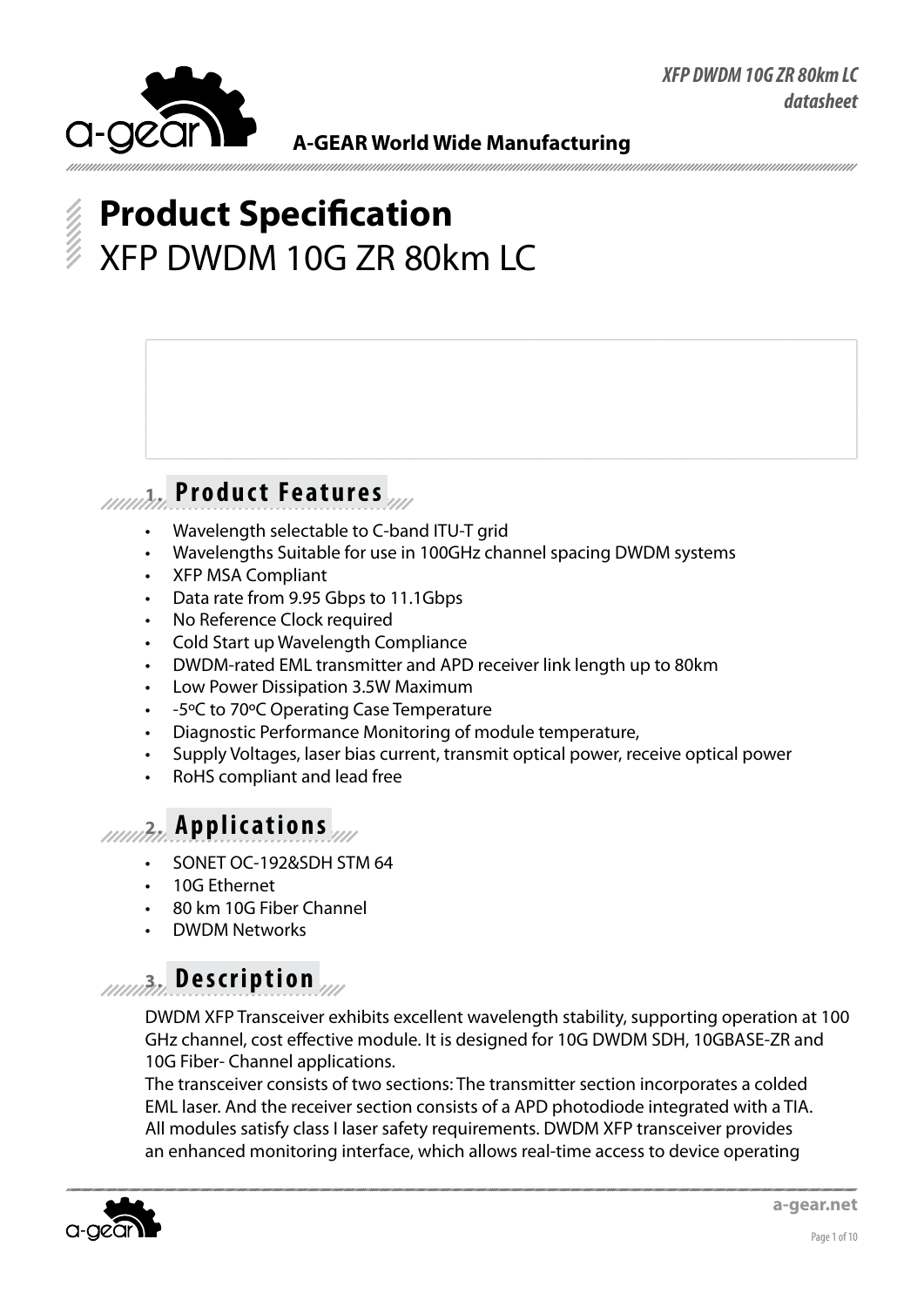

parameters such as transceiver temperature, laser bias current, transmitted optical power, received optical power and transceiver supply voltage.

### **4. Absolute Maximum Ratings**

| <b>Parameter</b>                     | Symbol     | Min.                     | Max. | Unit      |
|--------------------------------------|------------|--------------------------|------|-----------|
| <b>Supply Voltage 1</b>              | Vcc1.8     | $-0.5$                   | 2.0  | V         |
| <b>Supply Voltage 2</b>              | Vcc3.3     | $-0.5$                   | 4.0  | V         |
| <b>Supply Voltage 3</b>              | Vcc5.0     | $-0.5$                   | 6.0  | ٧         |
| <b>Storage Temperature</b>           | Tst        | $-40$                    | 85   | $\circ$ C |
| <b>Optical Input Received Pow er</b> | <b>PIN</b> | $\overline{\phantom{a}}$ | -8   | dBm       |

## *AMMA***<sup>2</sup> <b>Operating Conditions**

| <b>Parameter</b>                  | Symbol | Min. | <b>Typical</b> | Max. | Unit |
|-----------------------------------|--------|------|----------------|------|------|
| <b>Supply Voltage 1</b>           | Vcc1.8 | 1.71 | 1.8            | 1.89 | ٧    |
| <b>Supply current 1</b>           | lcc1.8 |      |                | 350  | mA   |
| <b>Supply Voltage 2</b>           | Vcc3.3 | 3.13 | 3.3            | 3.47 | V    |
| <b>Supply current 2</b>           | lcc3.3 |      |                | 550  | mA   |
| <b>Supply Voltage 3</b>           | Vcc5.0 | 4.75 | 5              | 5.25 | V    |
| <b>Supply current 3</b>           | lcc5.0 |      |                | 100  | mA   |
| <b>Operating Case temperature</b> | Tca    | $-5$ |                | 70   | °C   |
| <b>Module Power Dissipation</b>   | Pm     | -    |                | 3.5  | W    |

# **6. Transmitter Specifications – Optical**

| <b>Parameter</b>                         | Symbol      | Min.                     | <b>Typical</b> | Max.            | Unit   |
|------------------------------------------|-------------|--------------------------|----------------|-----------------|--------|
| <b>Data Rate Multirate</b>               | <b>Mra</b>  | 9.95                     | -              | 11.1            | Gbps   |
| Center W avelength (SOL)                 | λc          | $\lambda$ c -25          | λc             | $\lambda$ c +25 | pm [1] |
| Center W avelength (EOL)                 | λc          | $\lambda$ c -100         | λc             | $\lambda$ c+100 | pm [2] |
| <b>Optical Transmit Pow er</b>           | Po          | $-1$                     | -              | $+3$            | dBm    |
| <b>Optical Transmit Power (disabled)</b> | PTX DISABLE | $\overline{\phantom{a}}$ |                | $-30$           | dBm    |
| <b>Extinction Ratio</b>                  | ER          | 9                        |                |                 | dB     |
| <b>Channel Spacing</b>                   | Δf          | $\overline{\phantom{0}}$ | 100            |                 | GHz    |
| <b>Jitter G eneration</b>                | TJP-P       |                          |                | 0.1             | UI     |
| Spectral W idth (-20dB)                  | <b>DI20</b> |                          | 0.1            | 0.3             | nm     |
| <b>Side Mode Suppression Ratio</b>       | <b>SMSR</b> | 30                       |                |                 | dB     |



**a-gear.net**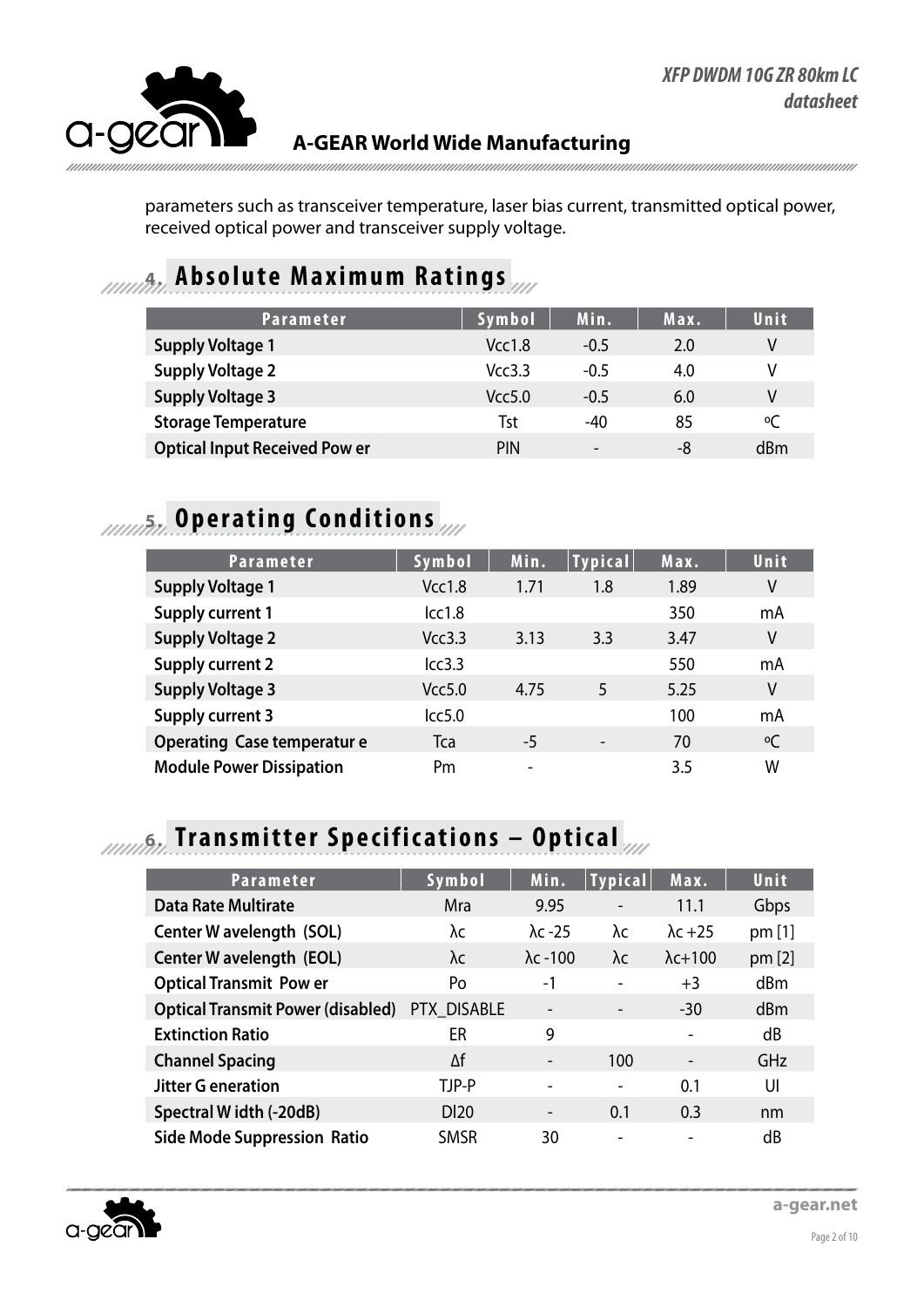| Parameter                    | Svmbol                                     |  | Min.   Typical   Max. |  | Unit |
|------------------------------|--------------------------------------------|--|-----------------------|--|------|
| Dispersion penalty(800ps/nm) | DΡ                                         |  |                       |  | dB   |
| Eye M ask                    | Compliant with ITU-T G.691 STM-64 eye mask |  |                       |  |      |

#### **Notes:**

[1] Laser- Start of Life

[2] Laser End of life

## **7. Transmitter Specifications – Electrical**

| <b>Parameter</b>                    | Symbol         | Min.                     | <b>Typical</b>               | Max.       | Unit |
|-------------------------------------|----------------|--------------------------|------------------------------|------------|------|
| Input differential impedance        | Rim            | -                        | 100                          | -          | Ω    |
| Differential data Input             | <b>VtxDIFF</b> | 120                      | $\overline{\phantom{a}}$     | 850        | mV   |
| <b>Transmit Disable Voltage</b>     | VD             | 2.0                      | $\overline{\phantom{a}}$     | $Vcc3+0.3$ | ۷    |
| <b>Transmit Enable Voltage</b>      | Ven            |                          | $\qquad \qquad \blacksquare$ | $+0.8$     | V    |
| <b>Transmit Disable Assert Time</b> | Vn             | $\overline{\phantom{0}}$ | $\overline{\phantom{0}}$     | 10         | us   |

# **8. PIN Receiver Specifications – Optical**

| <b>Parameter</b>                          | Symbol      | Min.                     | <b>Typical</b>               | Max.                     | Unit |
|-------------------------------------------|-------------|--------------------------|------------------------------|--------------------------|------|
| <b>Data Rate Multirate</b>                | Mra         | 9.95                     | $\overline{\phantom{a}}$     | 11.1                     | Gbps |
| <b>Receiver Sensitivity</b>               | Rs ens      | $\overline{\phantom{m}}$ | $\overline{\phantom{0}}$     | $-24$                    | dBm  |
| <b>Receiver Sensitivity (OSNR = 20dB)</b> | Rs ens-2    | $\overline{\phantom{a}}$ | $\overline{\phantom{a}}$     | $-23$                    | dBm  |
| <b>Maximum Input Pow er</b>               | RX-overload | $\overline{\phantom{a}}$ | $\overline{\phantom{0}}$     | $-7$                     | dBm  |
| <b>Input Operating W avelength</b>        | λ           | 1528                     | $\overline{\phantom{m}}$     | 1564                     | nm   |
| Reflectance                               | <b>Rrx</b>  | $\qquad \qquad -$        | ۰                            | $-27$                    | dB   |
| <b>Loss of Signal Asserted</b>            |             | -34                      | $\overline{\phantom{a}}$     | $\overline{\phantom{a}}$ | dBm  |
| <b>LOS De-Asserted</b>                    |             | -                        | $\overline{\phantom{0}}$     | $-24$                    | dBm  |
| <b>LOS Hyst eresis</b>                    |             | 0.5                      | $\qquad \qquad \blacksquare$ | $\overline{a}$           | dB   |

## **9. PIN Receiver Specifications – Electrical**

| Parameter                        | <b>Symbol</b> | Min. | $ $ Typical $ $          | Max.                     | Unit |
|----------------------------------|---------------|------|--------------------------|--------------------------|------|
| <b>Differential Output Swing</b> | Vout P-P      | 350  | $\overline{\phantom{0}}$ | 850                      | mV   |
| <b>Rise/Fall Time</b>            | Tr / Tf       | 24   | $\overline{\phantom{0}}$ | $\overline{\phantom{0}}$ | ps   |
| <b>Loss of Signal -Asserted</b>  | VOH           |      | $\overline{\phantom{a}}$ | $Vcc3+0.3-$              |      |
| <b>Loss of Signal -Negated</b>   | VOL           |      | -                        | $+0.4$                   |      |



**a-gear.net**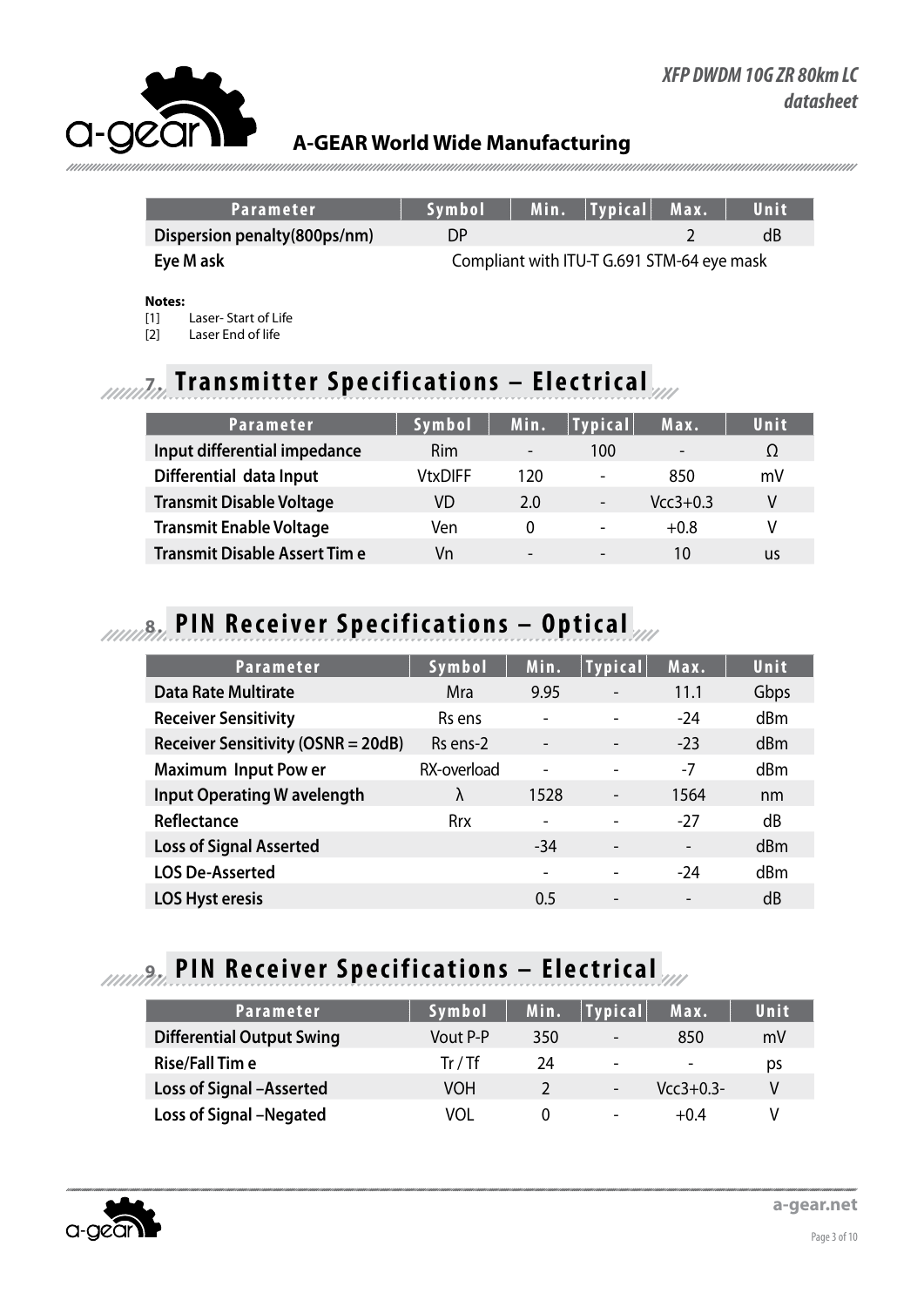

### **10. Low Speed Electrical Signal Timings**

| <b>Parameter</b>           | Symbol     | Min.     | <b>Typical</b> | Max.       | Unit, |
|----------------------------|------------|----------|----------------|------------|-------|
|                            | <b>VIH</b> | 2.0      |                | $Vcc3+0.3$ | ۷     |
| TX Disable, Power Down/RST | VIL        | $-0.3$   |                | 0.8        | ٧     |
|                            | <b>VOH</b> | Vdd3-0.5 |                | $Vdd3+0.3$ | ٧     |
| Interrupt, Mod_NR, Rx_Los  | <b>VOL</b> | $\Omega$ |                | 0.4        | ٧     |
|                            | <b>VIH</b> | Vdd3*0.7 |                | $Vdd3+0.5$ | V     |
| <b>SCL, SDA(IN)</b>        | VIL        | $-0.3$   |                | Vdd3*0.3   | ٧     |
|                            | <b>VOH</b> | Vdd3-0.5 |                | $Vdd3+0.3$ | V     |
| SCL, SDA(OUT)              | VOL        | $\Omega$ |                | 0.4        | V     |

# **11. 11. 11. C-band λc Wavelength Guide**

| <b>ITU Channel</b><br><b>Product Code</b> | <b>Frequency</b><br>(THz) | Wavelength | <b>ITU Channel</b><br><b>Product Code</b> | Frequency<br>(THz) | Wavelength |
|-------------------------------------------|---------------------------|------------|-------------------------------------------|--------------------|------------|
| 17                                        | 191.7                     | 1563.86    | 40                                        | 194.0              | 1545.32    |
| 18                                        | 191.8                     | 1563.05    | 41                                        | 194.1              | 1544.53    |
| 19                                        | 191.9                     | 1562.23    | 42                                        | 194.2              | 1543.73    |
| 20                                        | 192.0                     | 1561.42    | 43                                        | 194.3              | 1542.94    |
| 21                                        | 192.1                     | 1560.61    | 44                                        | 194.4              | 1542.14    |
| 22                                        | 192.2                     | 1559.79    | 45                                        | 194.5              | 1541.35    |
| 23                                        | 192.3                     | 1558.98    | 46                                        | 194.6              | 1540.56    |
| 24                                        | 192.4                     | 1558.17    | 47                                        | 194.7              | 1539.77    |
| 25                                        | 192.5                     | 1557.36    | 48                                        | 194.8              | 1538.98    |
| 26                                        | 192.6                     | 1556.55    | 49                                        | 194.9              | 1538.19    |
| 27                                        | 192.7                     | 1555.75    | 50                                        | 195.0              | 1537.40    |
| 28                                        | 192.8                     | 1554.94    | 51                                        | 195.1              | 1536.61    |
| 29                                        | 192.9                     | 1554.13    | 52                                        | 195.2              | 1535.82    |
| 30                                        | 193.0                     | 1553.33    | 53                                        | 195.3              | 1535.04    |
| 31                                        | 193.1                     | 1552.52    | 54                                        | 195.4              | 1534.25    |
| 32                                        | 193.2                     | 1551.72    | 55                                        | 195.5              | 1533.47    |
| 33                                        | 193.3                     | 1550.92    | 56                                        | 195.6              | 1532.68    |
| 34                                        | 193.4                     | 1550.12    | 57                                        | 195.7              | 1531.90    |
| 35                                        | 193.5                     | 1549.32    | 58                                        | 195.8              | 1531.12    |
| 36                                        | 193.6                     | 1548.51    | 59                                        | 195.9              | 1530.33    |
| 37                                        | 193.7                     | 1547.72    | 60                                        | 196.0              | 1529.55    |



**a-gear.net**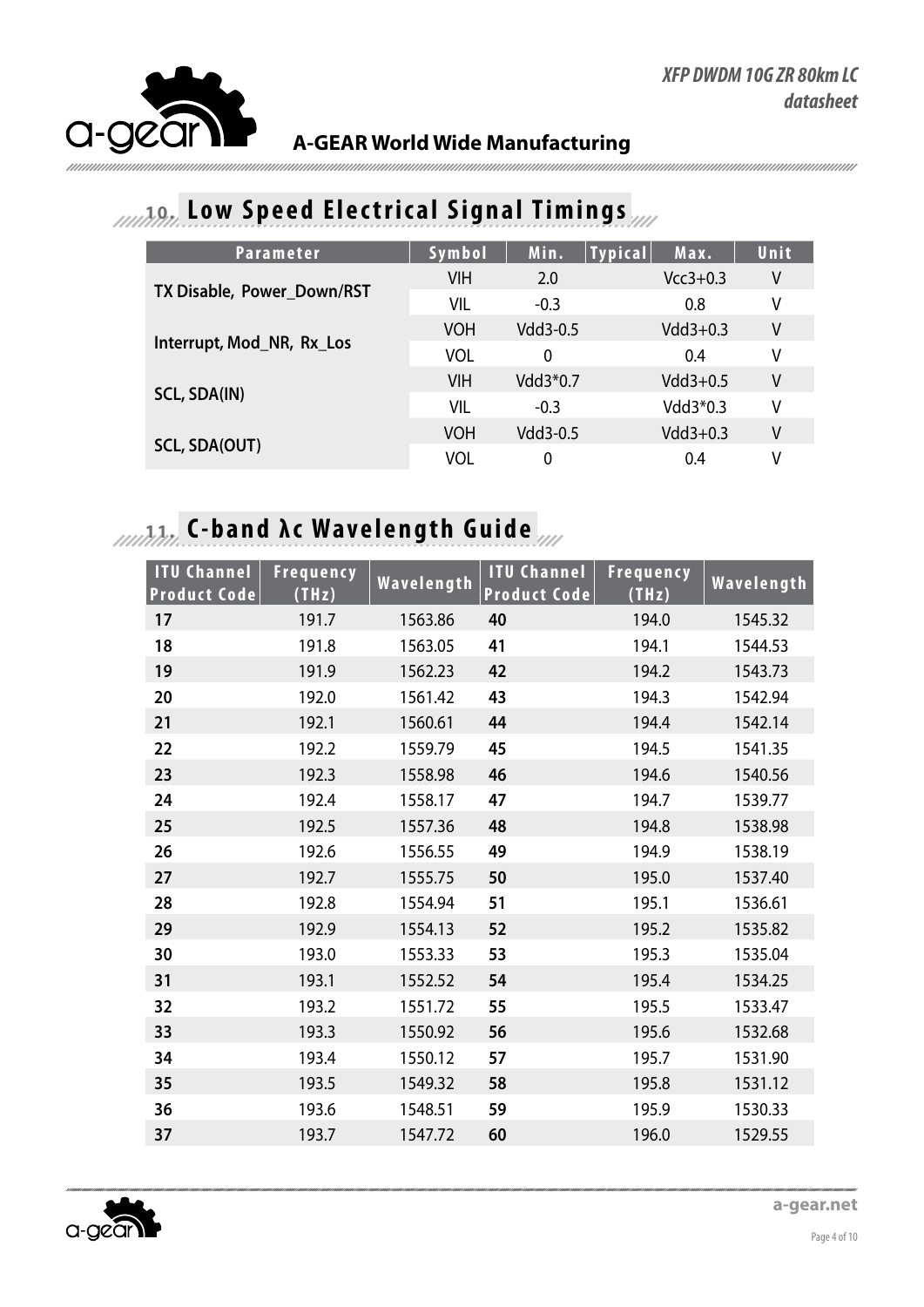

| ITU Channel Frequency<br><b>Product Code</b> | (THz) |         | Wavelength   ITU Channel   Frequency  <br>  Wavelength   Product Code   (THz) |       | Wavelength |
|----------------------------------------------|-------|---------|-------------------------------------------------------------------------------|-------|------------|
| - 38                                         | 193.8 | 1546.92 | 61                                                                            | 196.1 | 1528.77    |
| 39                                           | 193.9 | 1546.12 |                                                                               |       |            |

# **12. Pin Descriptions**

| Logic    | Symbol           | Name/Description                                                                                                                                                                                                                                                                       |
|----------|------------------|----------------------------------------------------------------------------------------------------------------------------------------------------------------------------------------------------------------------------------------------------------------------------------------|
|          | <b>GND</b>       | Module Ground <sup>[1]</sup>                                                                                                                                                                                                                                                           |
|          | VEE <sub>5</sub> | Optional -5.2 Power Supply - Not required                                                                                                                                                                                                                                              |
| LVTTL-I  | Mod-Desel        | Module De-select; When held low allows the module to<br>respond to 2-wire serial interface commands                                                                                                                                                                                    |
| LVTTL-O  | Interrupt        | Interrupt (bar); Indicates presence of an important condition<br>which can be read over the serial 2-wire interface <sup>[2]</sup>                                                                                                                                                     |
| LVTTL-I  | TX_DIS           | Transmitter Disable; Transmitter laser source turned off                                                                                                                                                                                                                               |
|          | VCC <sub>5</sub> | +5 Power Supply                                                                                                                                                                                                                                                                        |
|          | <b>GND</b>       | Module Ground <sup>[1]</sup>                                                                                                                                                                                                                                                           |
|          | VCC <sub>3</sub> | +3.3 V Power Supply                                                                                                                                                                                                                                                                    |
|          | VCC <sub>3</sub> | +3.3 V Power Supply                                                                                                                                                                                                                                                                    |
| LVTTL-I  | SCL              | Serial 2-wire interface clock <sup>[2]</sup>                                                                                                                                                                                                                                           |
| LVTTLI/O | <b>SDA</b>       | Serial 2-wire interface data line [2]                                                                                                                                                                                                                                                  |
| LVTTL-O  | Mod Abs          | Module Absent; Indicates module is not present. Grounded<br>in the module. <sup>[2]</sup>                                                                                                                                                                                              |
| LVTTL-O  | Mod_NR           | Module Not Ready; A-GEAR defines it as a logical OR<br>between RX LOS and Loss of Lock in TX/RX. [2]                                                                                                                                                                                   |
| LVTTL-O  | RX_LOS           | Receiver Loss of Signal indicator <sup>[2]</sup>                                                                                                                                                                                                                                       |
|          | <b>GND</b>       | Module Ground <sup>[1]</sup>                                                                                                                                                                                                                                                           |
|          | <b>GND</b>       | Module Ground <sup>[1]</sup>                                                                                                                                                                                                                                                           |
| CML-O    | RD-              | Receiver inverted data output                                                                                                                                                                                                                                                          |
| CML-O    | $RD+$            | Receiver non-inverted data output                                                                                                                                                                                                                                                      |
|          | <b>GND</b>       | Module Ground <sup>[1]</sup>                                                                                                                                                                                                                                                           |
|          | VCC <sub>2</sub> | +1.8V Power Supply - Not required                                                                                                                                                                                                                                                      |
| LVTTL-I  | P Down/RST       | Power Down; When high, places the module in the low<br>power stand-by mode and on the falling edge of P_Down<br>initiates a module reset<br>Reset; The falling edge initiates a complete reset of the<br>module including the 2-wire serial interface, equivalent to<br>a power cycle. |
|          |                  |                                                                                                                                                                                                                                                                                        |

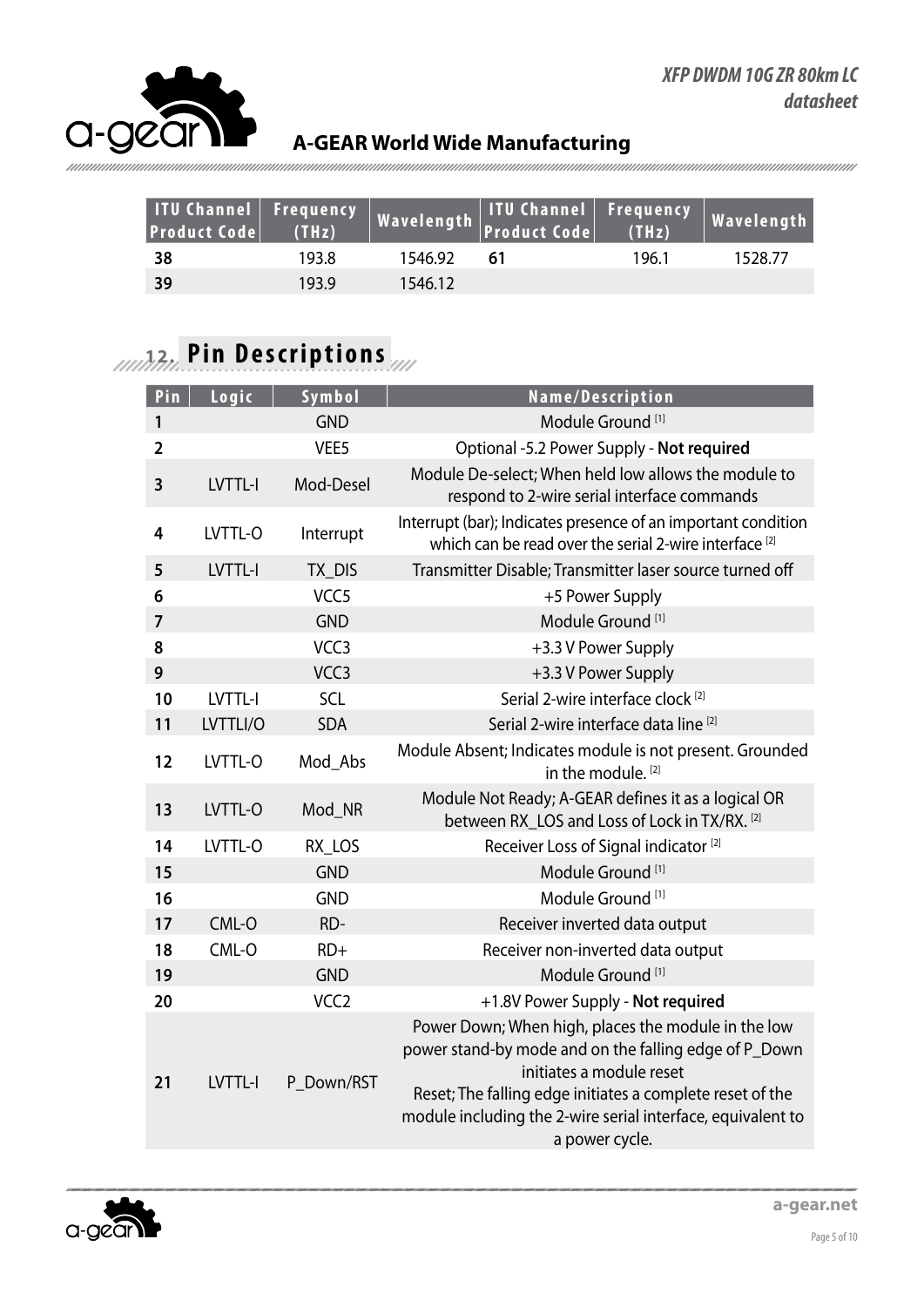

*mmmmmm* 

#### **A-GEAR World Wide Manufacturing**

| Pin | Logic         | Symbol           | Name/Description                                                                       |
|-----|---------------|------------------|----------------------------------------------------------------------------------------|
| 22  |               | VCC <sub>2</sub> | +1.8V Power Supply - Not required                                                      |
| 23  |               | <b>GND</b>       | Module Ground <sup>[1]</sup>                                                           |
| 24  | PFCI-I        | $RefCLK+$        | Reference Clock non-inverted input, AC coupled on the<br>host board - Not required [3] |
| 25  | <b>PECL-I</b> | RefCLK-          | Reference Clock inverted input, AC coupled on the host<br>board - Not required [3]     |
| 26  |               | <b>GND</b>       | Module Ground <sup>[1]</sup>                                                           |
| 27  |               | <b>GND</b>       | Module Ground <sup>[1]</sup>                                                           |
| 28  | CML-I         | TD-              | Transmitter inverted data input                                                        |
| 29  | CML-I         | $TD+$            | Transmitter non-inverted data input                                                    |
| 30  |               | <b>GND</b>       | Module Ground [1]                                                                      |

#### **Notes:**

[1] Module circuit ground is isolated from module chassis ground within the module.

[2] Open collector; should be pulled up with 4.7k – 10k ohms on host board to a voltage between 3.15Vand 3.6V.

[3] A Reference Clock input is not required.



*Figure 1. Electrical Pin-out Details.*

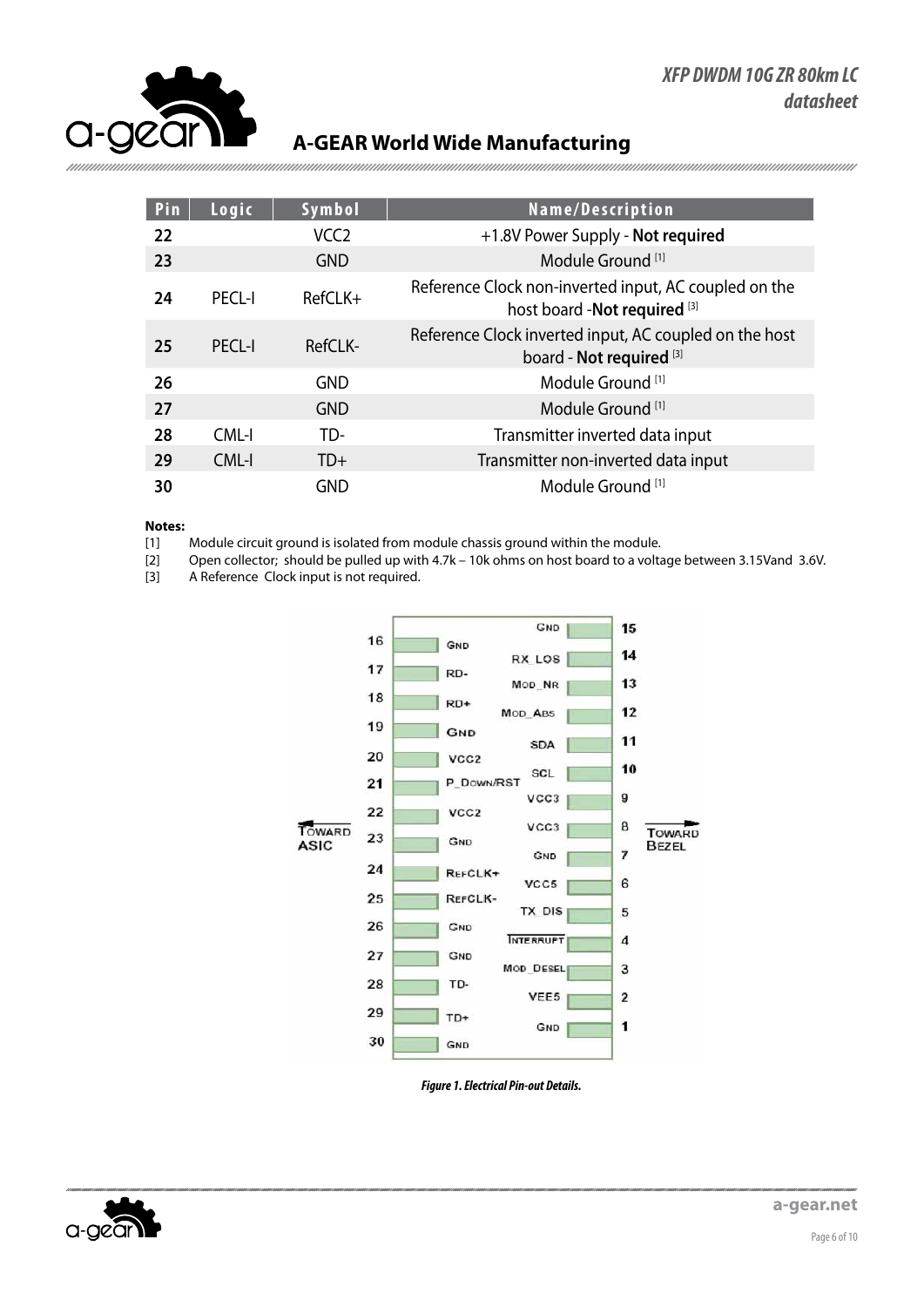



*Figure 2. Recommended Host Board Power Supply Circuit.*



*Figure 3. Recommended High-speed Interface Circuit.*

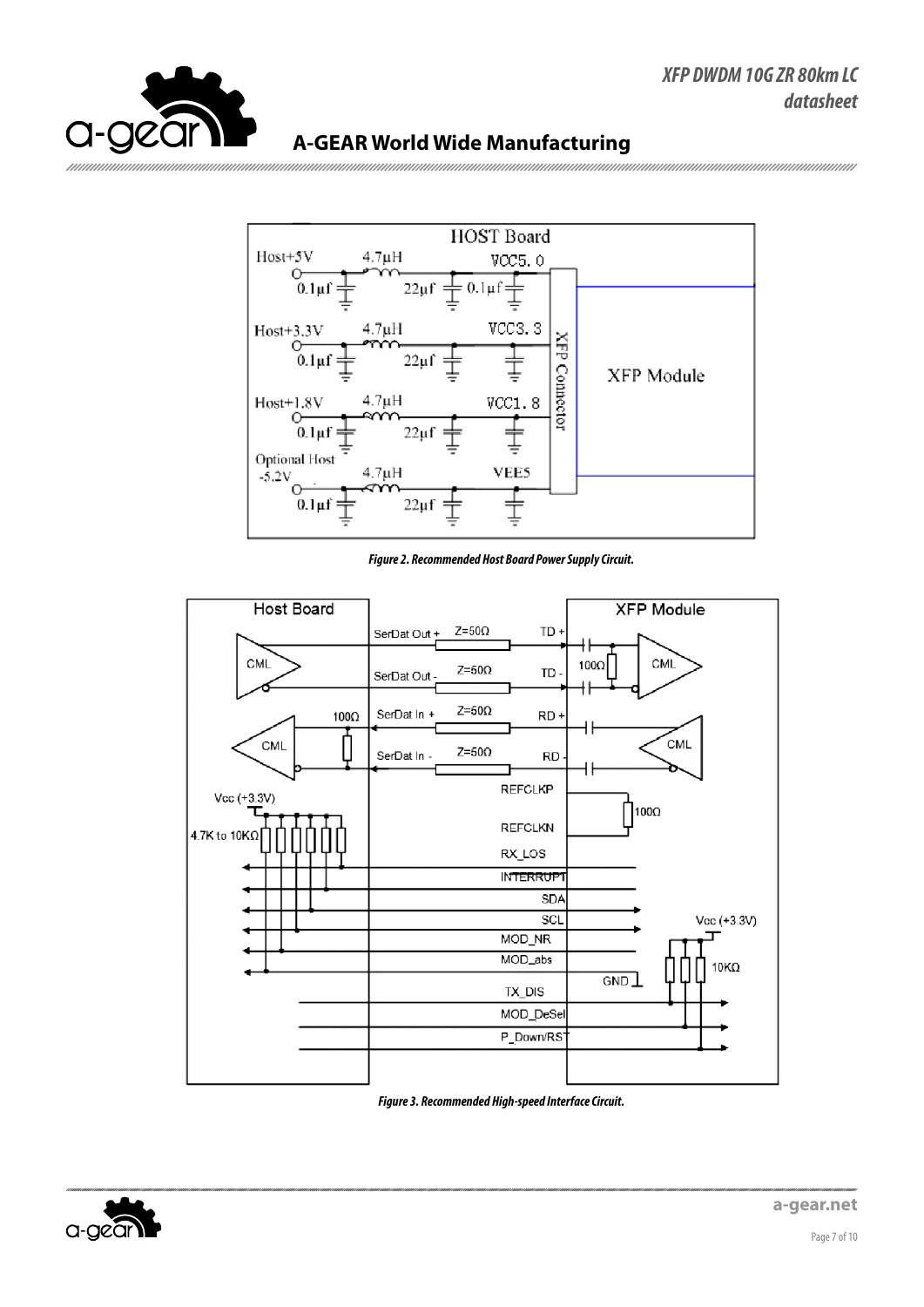

### **13. Digital Diagnostic Functions**

XFP DWDM 10G ZR 80km LC Small Form Factor 10Gb/s (XFP) transceivers are compliant with the current XFP Multi-Source Agreement (MSA) Specification Rev 4.5. As defined by the XFP MSA, XFP transceivers provide digital diagnostic functions via a 2-wire

serial interface, which allows real-time access to the following operating parameters:

- • Transceiver temperature
- Laser bias current
- Transmitted optical power
- Received optical power
- Transceiver supply voltage

It also provides a sophisticated system of alarm and warning flags, which may be used to alert end-users when particular operating parameters are outside of a factory-set normal range.

The operating and diagnostics information is monitored and reported by a Digital Diagnostics Transceiver Controller inside the transceiver, which is accessed through the 2-wire serial interface. When the serial protocol is activated, the serial clock signal (SCL pin) is generated by the host. The positive edge clocks data into the XFP transceiver into those segments of its memory map that are not write-protected. The negative edge clocks data from the XFP transceiver. The serial data signal (SDA pin) is bi-directional for serial data transfer. The host uses SDA in conjunction with SCL to mark the start and end of serial protocol activation. The memories are organized as a series of 8-bit data words that can be addressed individually or sequentially. The 2-wire serial interface provides sequential or random access to the 8 bit parameters, addressed from 000h to the maximum address of the memory.



*Figure 4. 2-wire Serial Digital Diagnostic Memory Map.*

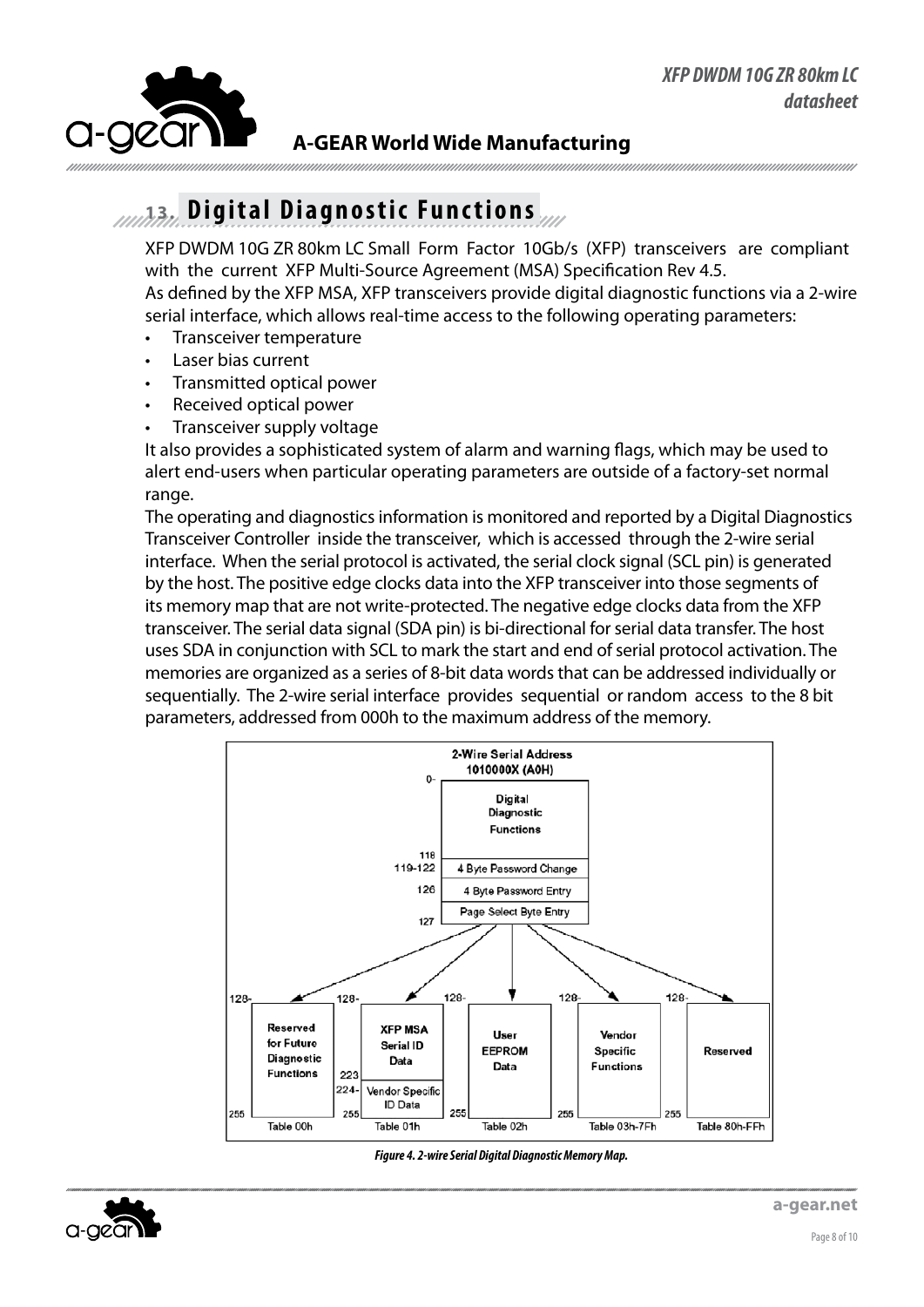

## **14. EEPROM Serial ID Memory Contents(Table 01h)**

| Address # Bytes                  |                | <b>Name</b>           | <b>Description</b>                           |
|----------------------------------|----------------|-----------------------|----------------------------------------------|
|                                  |                |                       | <b>Base ID Fields</b>                        |
| 128                              | 1              | Identifier            | Type of Serial transceiver (06h=XFP)         |
| 129                              | 1              | Ext. Identifier       | TX Ref Clock Input not Required (90h)        |
| 130                              | 1              | Connector             | Code of optical connector type (07h=LC)      |
| 131-138                          | 8              | Transceiver           | 10GBASE-ER/W (22 00 00 00 20 00 00 00)       |
| 139                              | 1              | Encoding              | NRZ (10h)                                    |
| 140                              | 1              | <b>BR-MIN</b>         | 9.953Gbps(63h)                               |
| 141                              | 1              | <b>BR-MAX</b>         | 11.3Gbps (71h)                               |
| 142                              | $\mathbf{1}$   | Length (SMF)-km       | 40KM (28h)                                   |
| 143                              | 1              | Length (E-50um)       | (00h)                                        |
| 144                              | 1              | Length (50um)         | (00h)                                        |
| 145                              | 1              | Length (62.5um)       | (00h)                                        |
| 146                              | 1              | Length (Copper)       | (00h)                                        |
| 147                              | 1              | Device Tech           | Cooled1550nm EML, PIN Detector(74h)          |
| 148-163                          | 16             | Vendor Nam e          | XFP vendor name: "NW D" (ASCII)              |
| 164                              | 1              | <b>CDR Support</b>    | CDR supports 9.953Gbps~11.1Gbps(F8h)         |
| 165-167                          | 3              | Vendor OUI            | XFP transceiver vendor OUI ID                |
| 168-183                          | 16             | Vendor PN             | Part Number: "GXD-xx192-04" (ASCII)          |
| 184-185                          | $\overline{2}$ | Vendor rev            | "32 61" means 2a revision (ASCII)            |
| 186-187                          | $\overline{2}$ | W avelength           | Specified ITU Grid W avelength               |
| 188-189                          | $\overline{2}$ | W avelength Tolerance | $+/-0.025$ nm                                |
| 190                              | 1              | Max Case Temp         | 70°C (46h)                                   |
| 191                              | 1              | CC_BASE               | Check sum of bytes 128~190                   |
| 192-195                          | 4              | Power Supply          | 3.5W (MAX) (AF 96 A7 01)                     |
| 196-211                          | 16             | Vendor SN             | Serial number (ASCII)                        |
| 212-219                          | 8              | Date code             | Year(2 bytes), Month(2 bytes), Day (2 bytes) |
| 220                              | 1              | Diagnostic type       | No BER Support, Average Pow er(08h)          |
| 221                              | 1              | Enhanced option       | Optional Soft Tx_Disable and P_Down(60h)     |
| 222                              | 1              | Aux M onitoring       | +5.0V and +3.3V Supply Voltage(67h)          |
| 223                              | 1              | CC_EXT                | Check sum of bytes 192~222                   |
| <b>Vendor Specific ID fields</b> |                |                       |                                              |
| 224-255                          | 32             | Vendor specific       | Vendor specific                              |